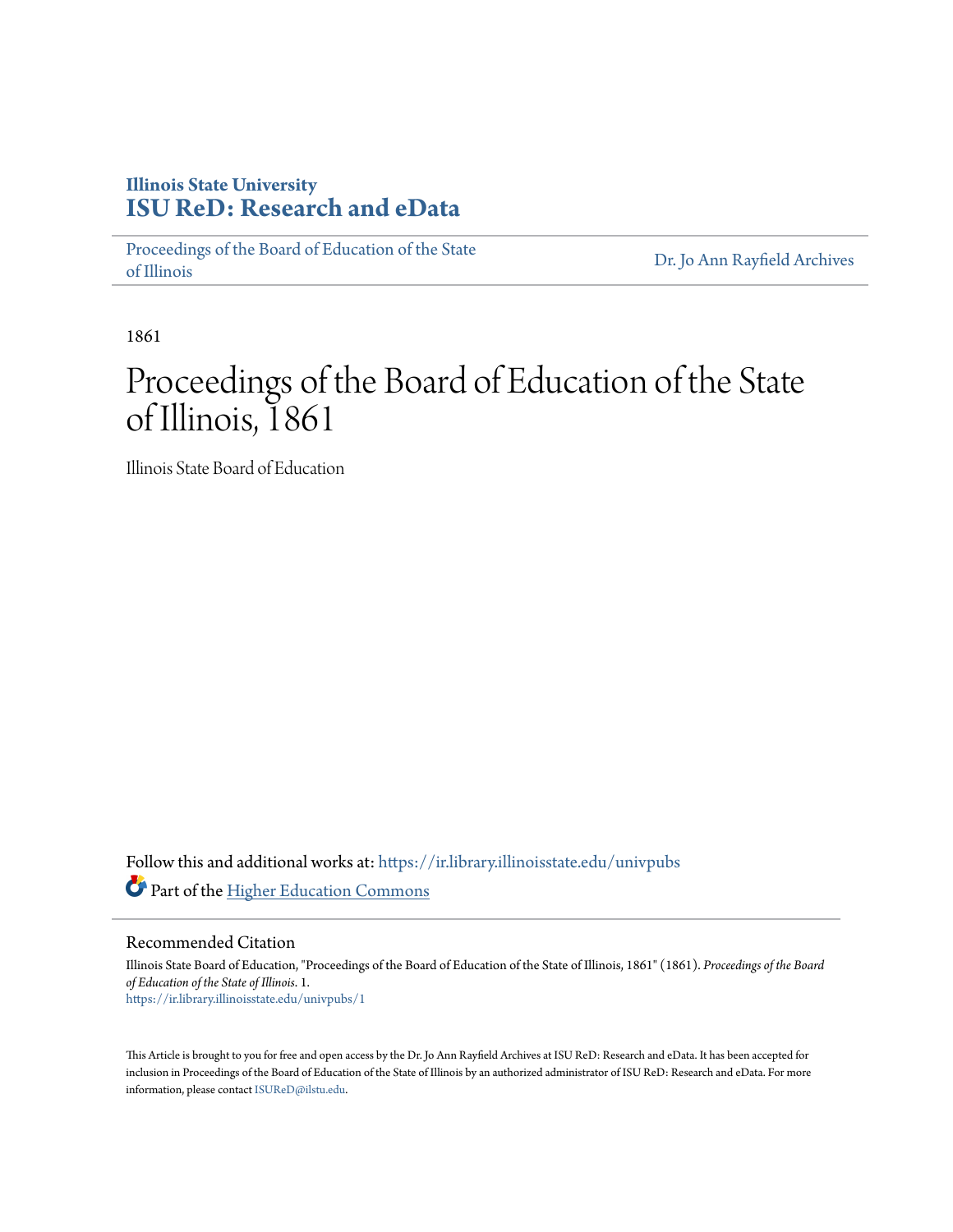## **PROCEEDINGS**

**OF THE**

# BOARD **OF** EDUCATION

**OF THE**

## **STATE OF ILLINOIS,**

HELD AT BLOOMINGTON, JULY 1861.

**TOGETHER WITH**

## REPORTS OF COMMITTEES AND OFFICERS.

PEORIA, ILL.: N. C. NASON, PRINTER, OFFICE OF THE "ILLINOIS TEACHER." **1861.**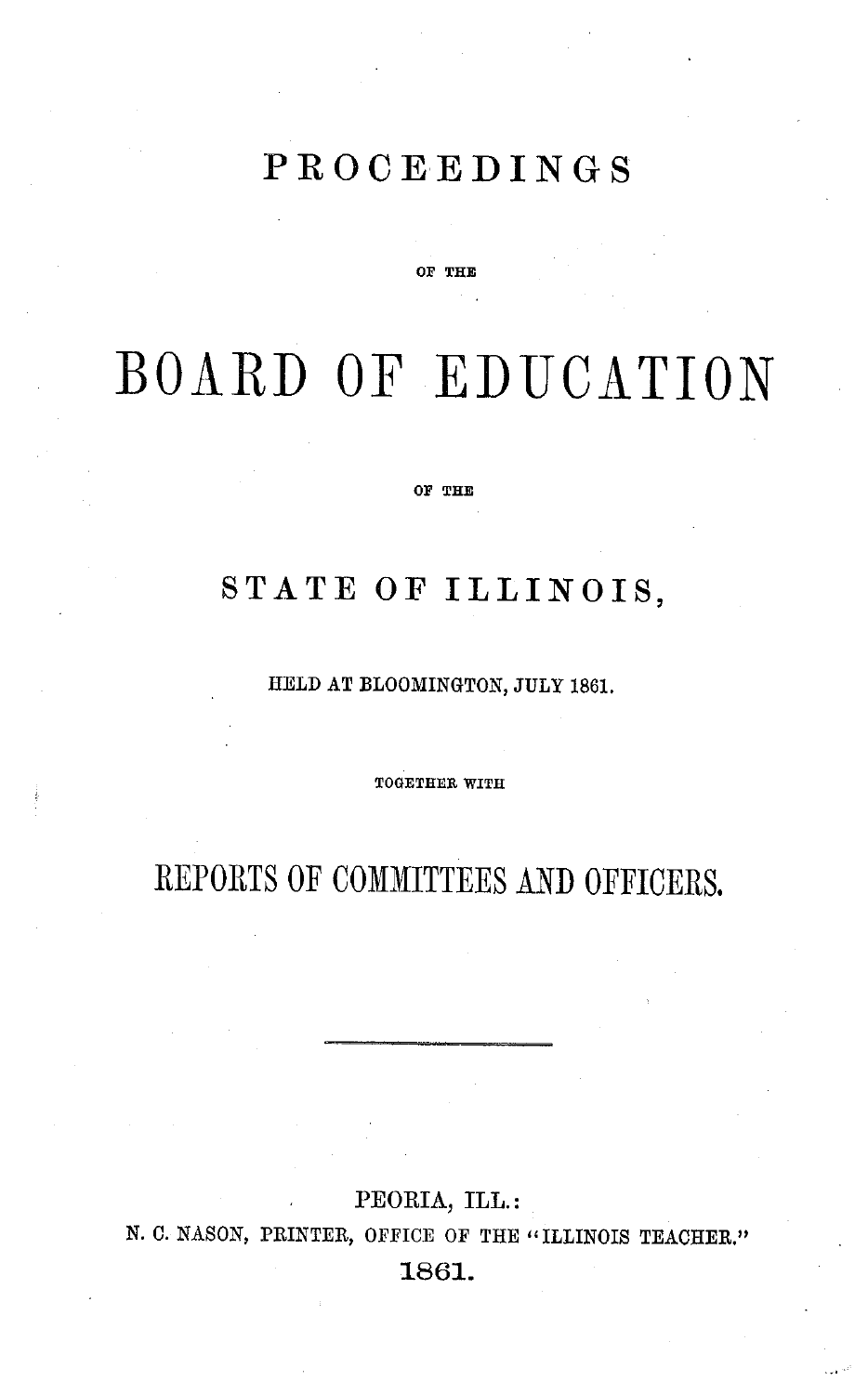$\mathcal{L}^{\text{max}}_{\text{max}}$  and  $\mathcal{L}^{\text{max}}_{\text{max}}$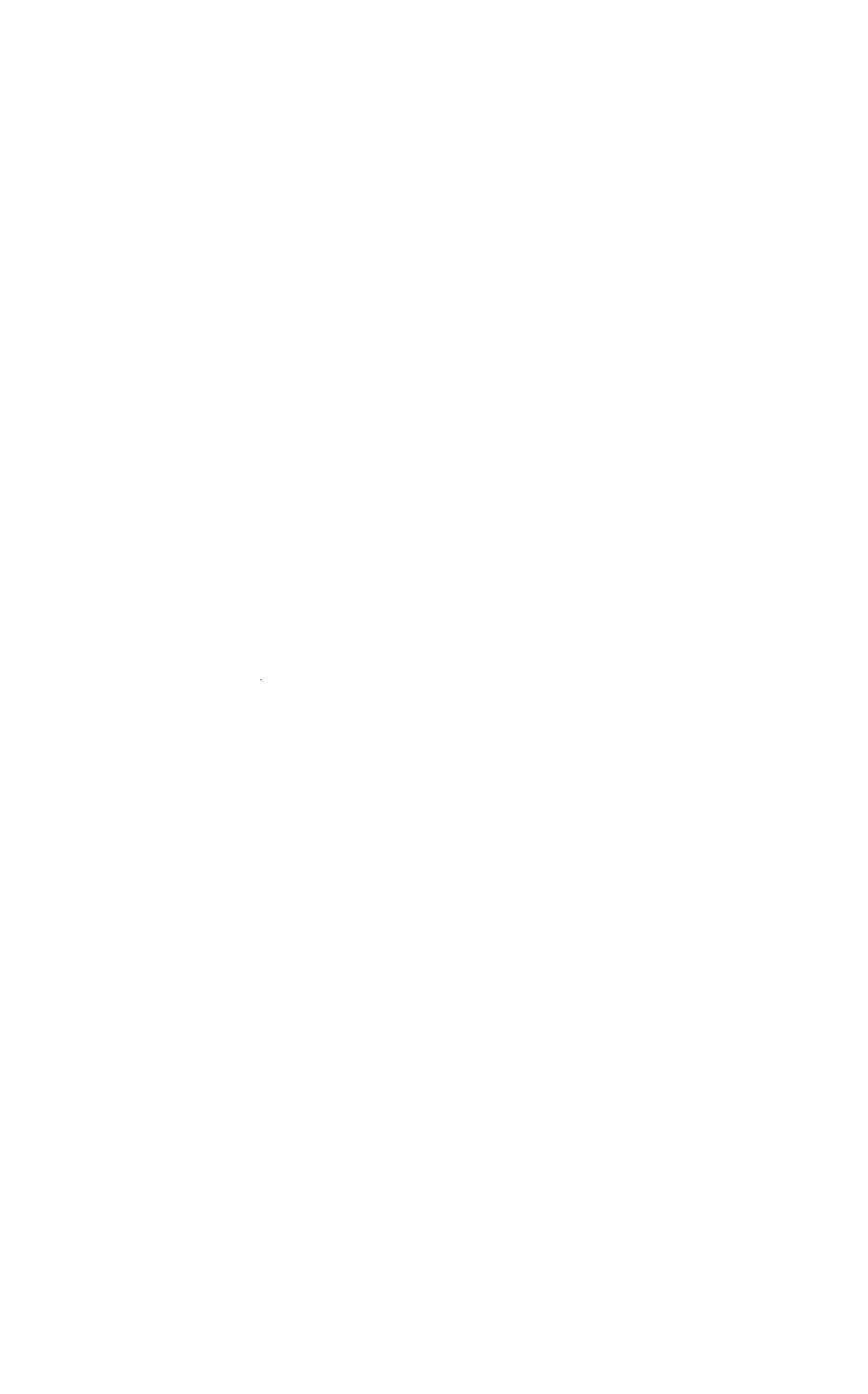### **PROCEEDINGS.**

**NORMAL UNIVERSITY, NEAR BLOOMINGTON, JULY 3,** 1861.

THE BOARD OF EDUCATION OF THE STATE OF **ILLINOIS met** in their office in the Normal University, on Wednesday, July 3, 1861, at 9 o'clock A.M. The President, Hon. S. W. Moulton, in the chair.

Present- Messrs. Moulton, Rex, Green, Wells, Post, Shannon, Powell, Pickett, and Bateman.

The reading of the minutes of the last meeting, being in order, was proceeded with; when, on motion, the further reading was dispensed with.

The President of the University having announced that the students composing Section A had honorably completed the prescribed course of study, it was ordered that the diploma of the institution be awarded to them.

The names of the graduating class are as follows:

| Peleg R. Walker, Ogle county.   J. Howard Burnham, Cook county. |                         |  |
|-----------------------------------------------------------------|-------------------------|--|
| E. Aaron Gove, Lasalle "                                        | Sophie J. Crist, McLean |  |
| J. H. Dutton, Woodford "                                        | H. B. Norton, Ogle      |  |
| Amanda O. Noyes, Pike "                                         |                         |  |

It having been represented that M. I. Morgan, of Section B, had also completed the prescribed course with the exception of the ' Theory and Practice of Teaching', of which, as the Board were assured, he had attained a satisfactory knowledge by actual service as a teacher; on motion, he was allowed to graduate with Section A, and the diploma of the institution was ordered to be conferred upon him.

The following report was presented and adopted:

#### *To the Board of Edlcation of the State of Illinois.*

GENTLEMEN : It is known to the Board that our State Legislature, at its last session, passed an act to refund \$65,000 of the interest of the University Fund, and to appropriate the same for the benefit of the State Normal University, and authorized the issuing of bonds payable in eighteen years, bearing six per cent. interest. Soon after said act became a law, the undersigned were appointed by the Build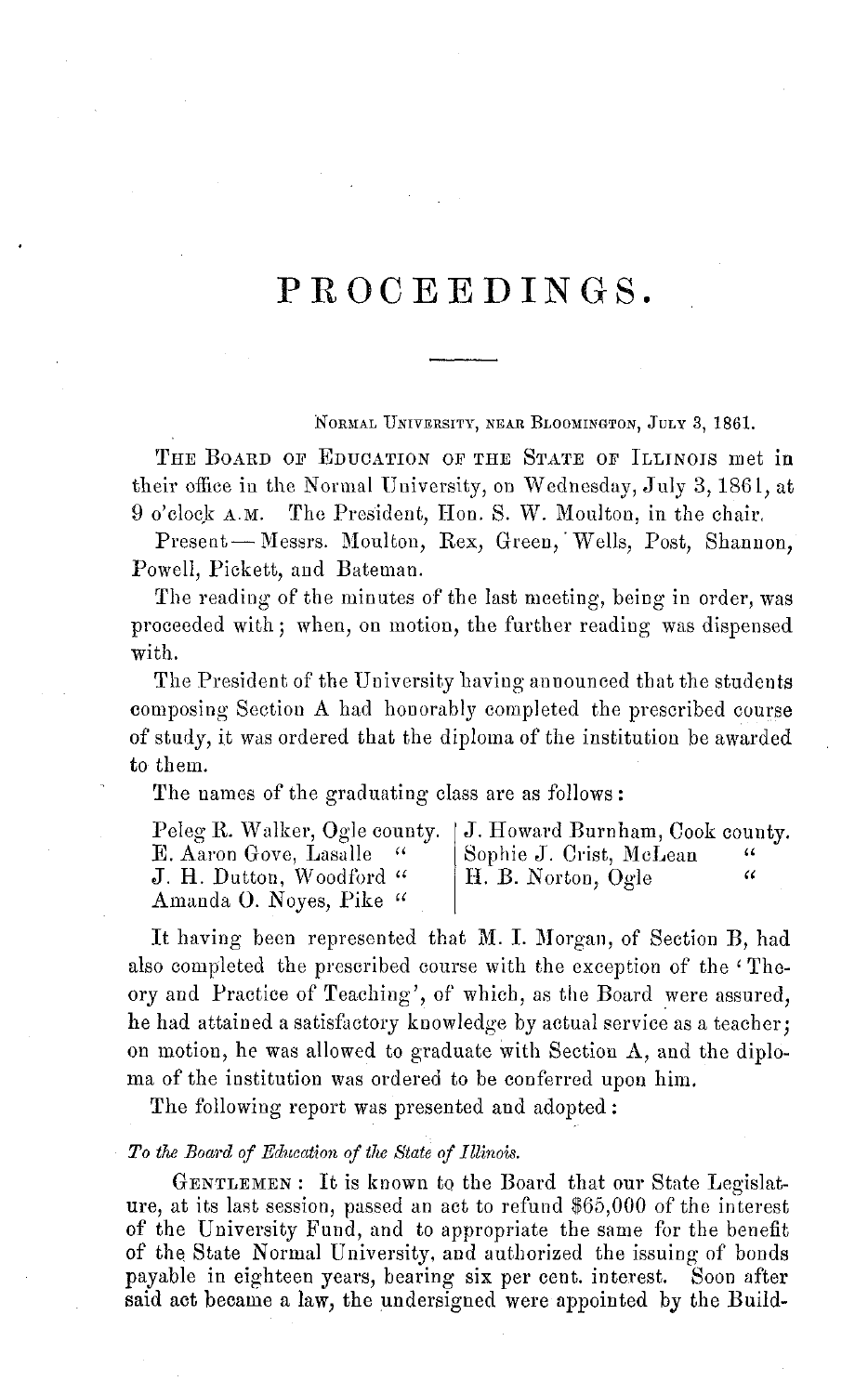ing Committee their agents to negotiate the sale of the bonds, and settle all undoubted claims against the Board. Shortly after the adjournment of the Legislature, sixty-three of said bonds were signed by the Governor, who was then on the eve of his.departure from the State. He left them in the hands of the Auditor and Treasurer, to execute and deliver to the proper agents of the Board.

These gentlemen promised to have them ready at a specified time; and upon going to Springfield at the appointed time we learned that they were not yet ready for us, but received assurances that they would be ready for delivery by the 8th of March. At that time we found the bonds ready; but the officers would not deliver them to us without<br>an order from the Governor, who was then in Washington. We wrote an order from the Governor, who was then in Washington. We wrote<br>and tolographed to him, but our messages failed to reach him. After and telegraphed to him; but our messages failed to reach him. waiting some time and not hearing from the Governor, we offered to the Treasurer a bond of indemnity, with any amount of security he might require, if he would deliver us the bonds; but these overtures were declined, and again we failed to get the bonds. It was not until the 11th of April that we procured the order from the Governor and obtained the bonds. In the mean time events had transpired in our national affairs which materially affected the value of all State Bonds. Had we received them early in March we could have sold them to better advantage and for more money than was possible during the financial and commercial crisis that existed in April.

We at once sold them to the banks of Bloomington, and of H. A. Tucker & Co., Chicago, at six per cent. premium, which enabled us to pay \$65,580 of our indebtedness, and left a balance of \$1200 to the credit of our Treasurer in the Bank of Bloomington. A few days ago we received the remaining two bonds, of \$1000 each, which are still in our hands ; and if they can be sold on as favorable terms as the others we shall have paid near \$69,000 indebtedness with the \$65,000 worth of bonds.

One word as to the character of the funds that we received from the Bank of Bloomington and the Bank of H. A. Tucker & Co. for the bonds. They were such as were perfectly good at the time, and were gladly received and receipted for by the best business houses in Chicago and Bloomington, to whom we were indebted; and it should be a source of congratulation to the Board that the bonds were sold to so good adventage under such unfavorable circumstances. To-day so good advantage under such unfavorable circumstances. they could be sold in New York only at twenty-six per cent. discount, while ours were sold at an advance of nearly \$4000.

S. W. MOULTON, } Agents of JULY 3, 1861. GEO. P. REX, ) Building Committee.

Dr. Rex, on leave, read a communication from some of the students, reflecting in severe terms upon the conduct of Mr. Ira Moore, one of the teachers of the University, for alleged unwarrantable bitterness of reproof, and gross injustice, in recording undeserved demerit marks against Mr. M. I. Morgan and others. The petition for redress at the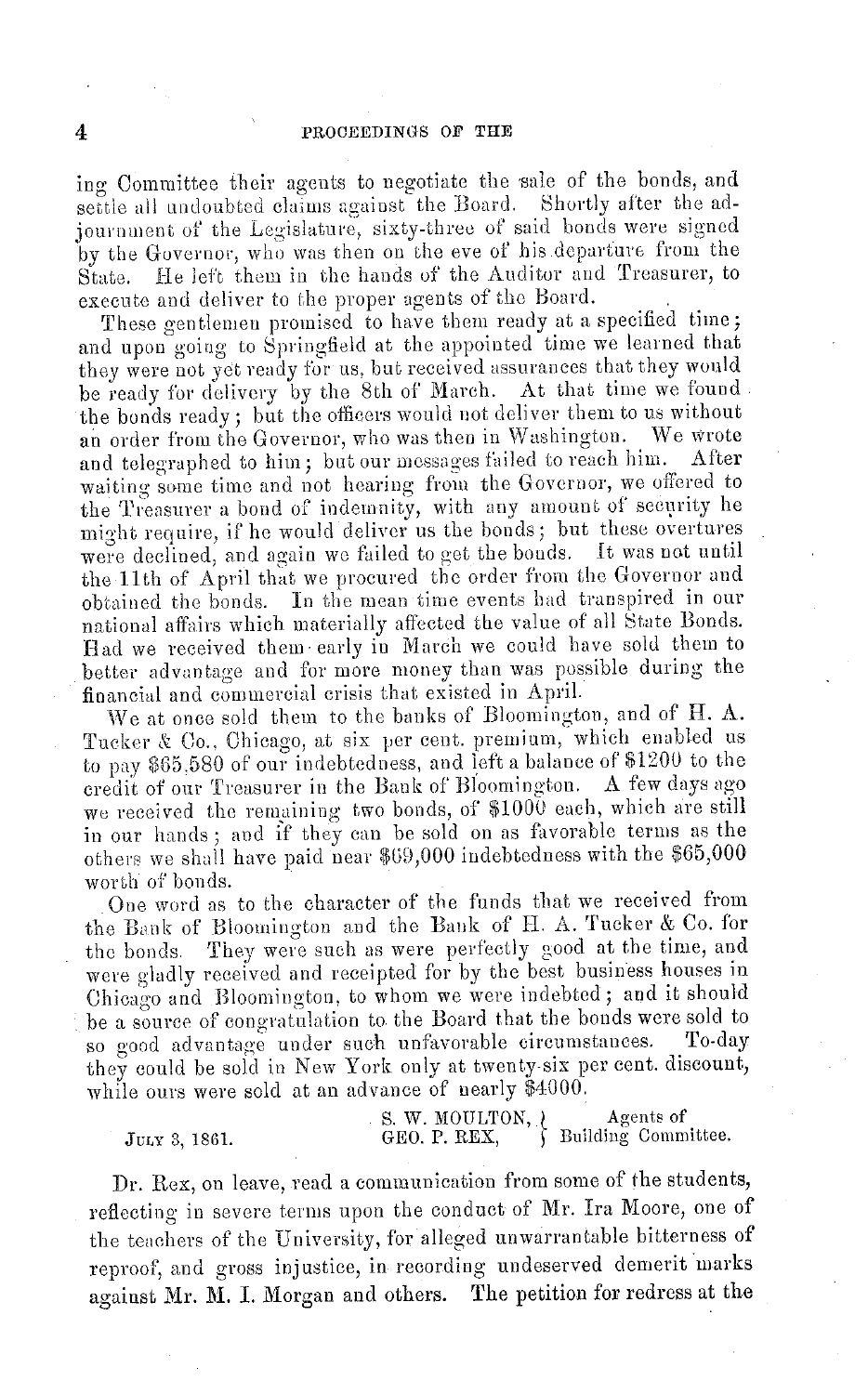#### **BOARD OF EDUCATION.** 5

hands of the Board was signed by some twenty-five students of the University, and accompanied by separate written statements from different students. The papers were ordered to be placed on file, and the whole subject was referred to a special committee of three, consisting of Messrs. Post, Green, and Rex.

The Treasurer of the Board presented the following report, which was referred to the Auditing Committee:

#### *To the Honorable* the *Board (f Edrw.ation of the State of Illinois.*

The undersigned, your Treasurer, begs leave to present to your honorable body the following account of receipts and disbursements of the State Fund since June 1860, as follows, to wit:

1861.

Jan. 10. To amount rec'd from State Treasury in Auditor's Warrants, \$10,362 94

#### CONTrA, *Cr.*

|                      |                         |                            | By amount of balance due me June $1860$<br>Expenses advanced for the meeting of Board<br>June 1860, as follows: | \$649   |                 |
|----------------------|-------------------------|----------------------------|-----------------------------------------------------------------------------------------------------------------|---------|-----------------|
|                      |                         |                            |                                                                                                                 |         | 12 50           |
|                      |                         |                            | W. H. Powell                                                                                                    | 12      | $^{00}$         |
|                      |                         |                            | 46                                                                                                              | 9       | 75              |
|                      |                         |                            | $\mathfrak{c}$<br>N. Bateman                                                                                    | 11      | 00              |
|                      |                         |                            | 66                                                                                                              | 20      | $_{00}$         |
|                      |                         |                            | $\mathfrak{c}$<br>S. Wright                                                                                     | 22      | 50              |
|                      |                         |                            | 44<br>Geo. P. Rex                                                                                               | 20 75   |                 |
|                      |                         |                            | " Expenses advanced for meeting of the Board in                                                                 |         |                 |
|                      |                         |                            | December 1860, as follows:                                                                                      |         |                 |
|                      |                         |                            | Paid S. Wright                                                                                                  | 25 50   |                 |
|                      |                         |                            | 44<br>N. Bateman                                                                                                | 8.      | -50             |
|                      |                         |                            | $\epsilon$<br>C. B. Denio                                                                                       | 21.     | $^{00}$         |
|                      |                         |                            | 44<br>A. R. Shannon, for two meetings                                                                           | 66 00   |                 |
|                      |                         |                            | $\iota\iota$<br>S. W. Moulton                                                                                   | 20.00   |                 |
|                      |                         |                            | ш<br>Geo. P. Rex                                                                                                | 21      | 50              |
| Jan'y.               |                         | "                          | Expenses to Springfield                                                                                         | 7       | 00              |
| 46<br>$\iota\iota$   | 6.<br>$\iota$           | "<br>$\iota$               | Paid C. E. Hovey                                                                                                | 500     | 00 <sup>2</sup> |
| 66                   |                         | $\mathfrak{c}$             | ٤ï.<br>Vercilius                                                                                                | 75      | 00              |
| $\epsilon$           | 4.<br>44                | $\mathbf{G}$               | $\mathcal{L}$                                                                                                   | 50 00   |                 |
|                      |                         |                            | $\mathfrak{c}$                                                                                                  | 4       | 50              |
| Feb.<br>44           | 7.<br>w                 | $\mathbf{G}$<br>$\epsilon$ | ٤٤<br>John Daily                                                                                                | 24      | 00              |
|                      |                         | $\alpha$                   | 44                                                                                                              | 12      | $^{00}$         |
| Jan.<br>Łś.          | 24.<br>C C              | $\epsilon$                 | $\omega$                                                                                                        | 12      | 00              |
| $\epsilon$           | 44                      | $\epsilon$                 | $\mathfrak{c}$<br>W. H. Powell<br>46                                                                            | 7       | $^{00}$         |
| $\mathbf{G}$         | 66                      | $\ddot{\phantom{a}}$       | S. Wright<br>$\mathfrak{c}$                                                                                     | 24      | $^{00}$         |
| $\alpha$             | 66                      | 44                         | $\epsilon$                                                                                                      | 36 00   |                 |
| $\epsilon$           | 44                      | $\epsilon$                 | 66                                                                                                              | 10 00   |                 |
| $\ddot{\phantom{a}}$ | $\alpha$                | $\overline{\mathbf{a}}$    | S. W. Moulton<br>44                                                                                             | 20-00   |                 |
| "                    | 66.                     | $\mathfrak{c}$             | C. E. Hovey<br>$\left\langle \right\rangle$                                                                     | 1000 00 |                 |
| 44                   | u                       | $\alpha$                   | C. E. Hovey<br>$\epsilon$                                                                                       | 1000 00 |                 |
| $\epsilon$           | $\overline{1}$          | $\epsilon$                 | С. Е. Ноvеу<br>$\cdots$                                                                                         | 600     | 00              |
| $\epsilon$           | $\overline{\mathbf{a}}$ | w                          | C. E. Hovey<br>66                                                                                               | 600     | 00              |
| $\ddot{\phantom{a}}$ | $\mathbf{u}$            | $\mathfrak{c}$             | C. E. Hovey<br>46                                                                                               | 250     | 00              |
| 44                   |                         | 44                         | $\epsilon$                                                                                                      | 36      | 75              |
|                      | 12.                     |                            | I. Vercilius                                                                                                    | 187.    | 50              |

*Aniounts carried forward* ......... \$4733 24 \$10,362 94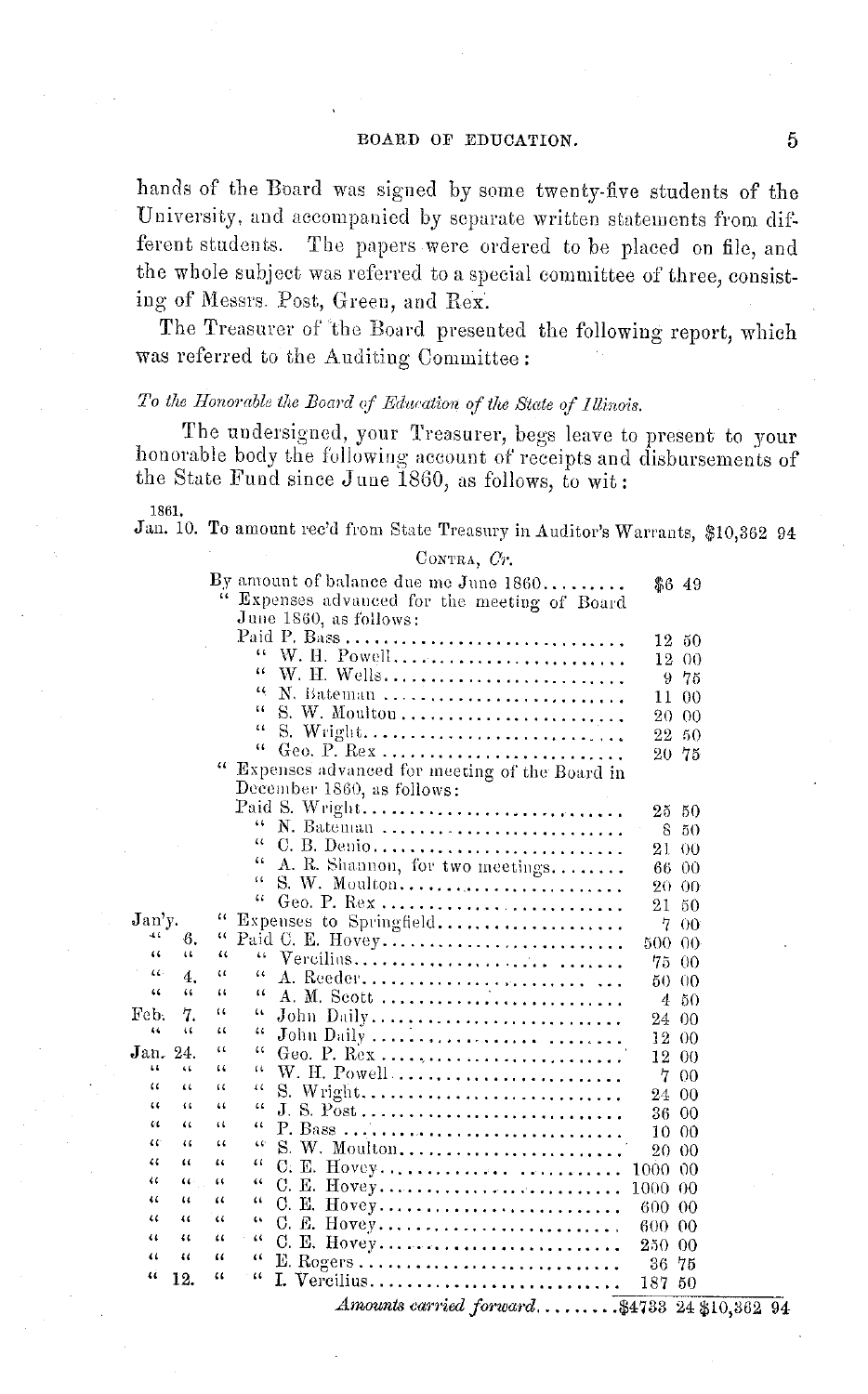#### PROCEEDINGS OF THE

|                              |                              |                              |                    | Amounts brought forward \$4733 24 \$10,362 94 |            |           |  |
|------------------------------|------------------------------|------------------------------|--------------------|-----------------------------------------------|------------|-----------|--|
|                              |                              |                              |                    | Jan. 12. By paid Ira Moore                    | 70-00      |           |  |
| Feb.                         | 9.                           | ٤¢                           | 44                 | Ira Moore,                                    | 140-00     |           |  |
| 66                           | $\epsilon$                   | "                            | 44                 | C. E. Hovey                                   | 500-00     |           |  |
| Jan.                         | 12.                          | 44                           | "                  | Miss Peterson                                 | 20-00      |           |  |
| $\left\langle \right\rangle$ | $\epsilon$                   | 11                           | 66                 | Miss Peterson                                 | 40 00      |           |  |
| 44                           | 24.                          | 44                           | $\epsilon$         |                                               | 269 00     |           |  |
| $\mathfrak{c}$               | $\ddotsc$                    | $\ddot{\phantom{1}}$         | 44                 | J. W. Maxwell                                 | 200 00     |           |  |
| ٤í                           | $\ddotsc$                    | 44                           | "                  | $E. C.$ Hewett                                | 520 00     |           |  |
| $\ddotsc$                    | "                            | 44                           | 46                 | C. E. Hovey                                   | 500-00     |           |  |
| $\ddot{\phantom{1}}$         | 44                           | "                            | 44                 | C. E. Hovey                                   | 200-00     |           |  |
| $\ddotsc$                    | 44                           | $\ddotsc$                    | 44                 | L. H. Potter                                  | 50 OO      |           |  |
| $\epsilon$                   | 6.                           | $\epsilon$                   | 44                 | F. T. Mathews                                 | 234 60     |           |  |
| $\epsilon$                   | 44                           | $\epsilon$                   | 46                 | J. A. Sewall                                  | 80 00      |           |  |
| 44                           | $\alpha$                     | $\iota\iota$                 | 44                 | L. H. Potter                                  | 205 00     |           |  |
| $\mathfrak{c}$               | $\left\langle \right\rangle$ | $\left\langle \right\rangle$ | "                  | Ira Moore                                     | 340-00     |           |  |
| Feb.                         | 9.                           | $\mathfrak{c}$               | 44                 | E. C. Hewett                                  | 130 00     |           |  |
| 44                           | 44                           | 44                           | "                  | J. A. Sewall                                  | 40 00      |           |  |
| Jan.                         | 4.                           | "                            | 44                 |                                               | 24 50      |           |  |
| "                            | $\cdots$                     | 66                           | 44                 | A. B. Reagle                                  | 24 75      |           |  |
| $\ddot{\phantom{1}}$         | "                            | 44                           | 44                 | J. Little                                     | $13\ \ 25$ |           |  |
| 11                           | $\ddot{\phantom{a}}$         | $\ddot{\phantom{1}}$         | 44                 |                                               | $15\ \ 00$ |           |  |
| 44                           | 44                           | $^{4.6}$                     | 44                 | John Hope                                     | 30 00      |           |  |
| 11                           | $\ddot{\phantom{1}}$         | 44                           | ш                  | J. A. Sewall                                  | 80 00      |           |  |
| $\ddot{\phantom{0}}$         | 44                           | $\ddot{\phantom{0}}$         | "                  | J. A. Sewall                                  | 50-00      |           |  |
| $\ddot{\phantom{a}}$         | $\ddot{\phantom{1}}$         | $\mathbf{u}$                 | "                  | C. E. Hovey                                   | 300-00     |           |  |
| $\mathfrak{c}$               | 1.                           | $\mathfrak{c}\mathfrak{c}$   | "                  | L. H. Potter                                  | 100-00     |           |  |
| 46                           | "                            | 44                           | 44                 |                                               | 50 00      |           |  |
| 11                           | 66                           | $\mathbf{u}$                 | 66                 |                                               | 100-00     |           |  |
| 44                           | $\epsilon$                   | $\iota\iota$                 | 66                 | J. A. Sewall                                  | 10000      |           |  |
| $\iota$                      | $\epsilon$                   | 66                           | $\epsilon$         | L. H. Potter                                  | 100 00     |           |  |
| "                            | $\ddotsc$                    | "                            | 44                 | J. A. Sewall                                  | 50 00      |           |  |
| $\epsilon$                   | $\epsilon$                   | $\epsilon$                   | 44                 | E. C. Hewett                                  | 65 00      |           |  |
| $\mathfrak{c}$               | $\sim$                       | 44                           | "                  | Ira Moore                                     | 140-00     |           |  |
| $\epsilon$                   | w                            | $\left($                     | щ                  | L. H. Potter                                  | 65 00      |           |  |
| $\mathfrak{c}$               | $\mathbf{1}$                 | $\ddot{\phantom{1}}$         | 44                 | Miss Peterson                                 | 140-00     |           |  |
| $\mathbf{a}$                 | $\epsilon$                   | $\iota\iota$                 | $\epsilon_{\rm f}$ | L. H. Potter                                  | 130-00     |           |  |
| $\mathfrak{c}$               | 44                           | $\mathbf{c}$                 | "                  |                                               | 42 00      |           |  |
| $\mathbf{u}$                 | $\ddot{\phantom{0}}$         | $\epsilon$                   | 44                 | N. C. Nason                                   | 900        |           |  |
| $\epsilon$                   | 44                           | 46                           | 66                 | C. W. Holder, for Hovey.                      | 500 00     |           |  |
|                              |                              |                              |                    |                                               |            | 10,400 34 |  |
|                              |                              |                              |                    | Amount due me                                 |            | \$3740    |  |
|                              |                              |                              |                    | All of which is respectfully submitted.       |            |           |  |
|                              |                              |                              |                    | J. E. McCLUN, Treasurer.<br>(Signed)          |            |           |  |

JULY 3d, 1861.

Mr. Post offered the following resolution, which was adopted:

Resolved, That the Committee on Officers and Teachers be requested to report at this meeting of the Board the number of officers and teachers and their several salaries; also, whether a reduction of the number could not be made without impairing the efficiency of the institution; and also, whether a reduction of salaries is advisable.

On motion, the Board proceeded to the election of officers for the Hon. S. W. Moulton was reëlected President on the next two years. first ballot.

 $6\phantom{1}6$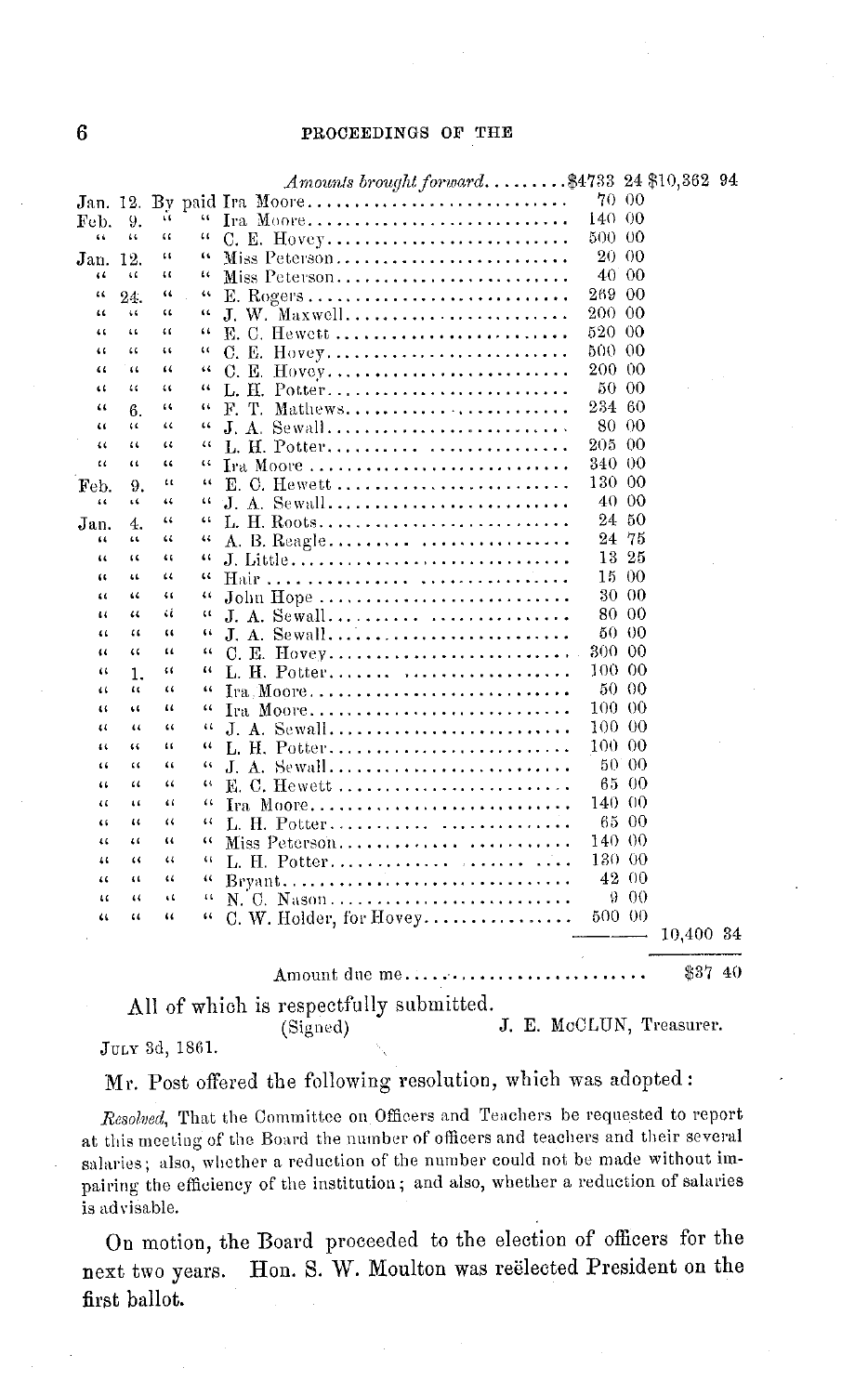Moved by Mr. Wright, and carried, that, to avoid confusion, it be adopted as a rule of' the Board that the standing committees on duty at the close of each biennial period make their final report at the last meeting of the term for which they were appointed, and that the new committees begin their duties at the next meeting.

On motion, Dr. Goudy was appointed to act with Mr. Wright upon. the Committee on Text-Books.

Mr. Powell, from the Auditing Committee, reported as follows:

The Auditing Committee, having examined the report of J. E. Mc-Clun, Treasurer, and compared the same with the accompanying vouchers, find the same correct.

(Signed) W. H. POWELL, Of the Auditing Committee.

The report was adopted.

On motion, the Board adjourned until 4 o'clock P.M.

FouR O'CLOCK **P.M.**

The Board met, pursuant to adjournment.

Dr. Rex, from the Committee on Officers, offered the following report:

The Committee on Officers would respectfully report that they rec- ommend that Mr. H. B. Norton be appointed Principal of the Primary Department, assisted by Miss Peterson, transferred from the Normal School, and Miss Washburn, continued: that Mr. Bryant be employed in the department of Drawing for six months, at a salary of  $$400$ ; also, that Mr. Wilber be employed to lecture in the department of Natural History; also, that the deparment of Music be dispensed with during the next term.

They would also recommend that Dr. Sewall be the custodian of the apparatus of the institution. They would also recommend that no change be made in the salaries of the teachers.

(Signed) GEO. P. REX,  $\overline{C}$  Committee. S. WRIGHT,  $\int$  committee.

The report was adopted. Adjourned till 8 o'clock P.M.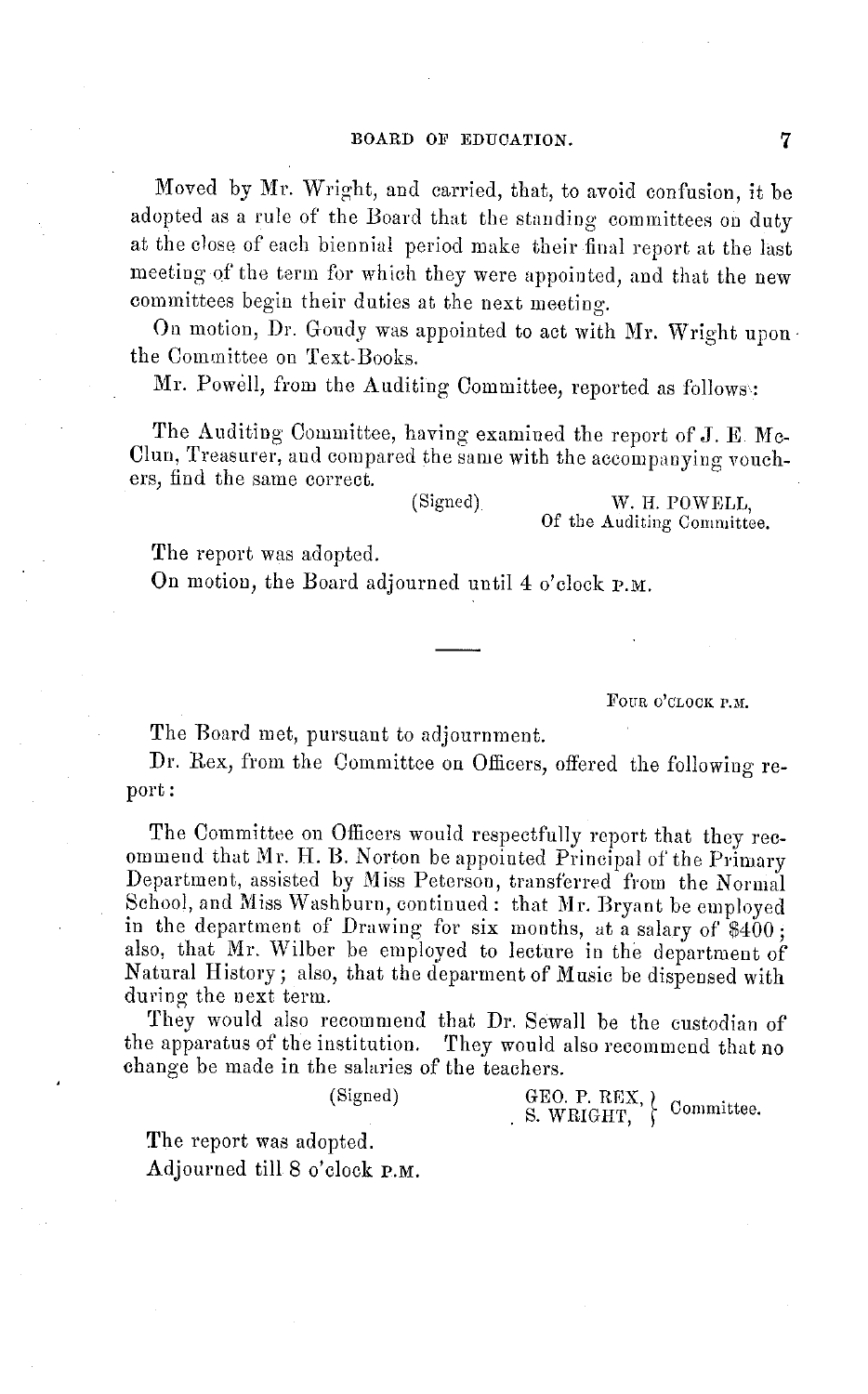#### **PROCEEDINGS OF THE**

EIGHT **O'CLOCK P.M.**

The Board having convened, agreeable to adjournment, Mr. Wright, from the Committee on Text-Books, presented the following report, which was adopted:

The Committee on Text-Books have had the subject under advisement, and recommend the use of the Spencerian System of Penmanship, Bryant & Stratton's Book-keeping, Bryant & Stratton's Com*mercial Law, Bryant* &( *Stratton's Commercial Arithmetic.*

| (Signed) |               | SIMEON WRIGHT, ) Committee on |
|----------|---------------|-------------------------------|
|          | CALVIN GOUDY, | Text-Books.                   |

The following report of the Building Committee was read by Mr. Powell, and *adopted* by the Board:

The undersigned, members of the Building Committee, respectfully report that the chairman of the committee, Hon. C. B. Denio, without consulting with any other member of the committee, and without any authority from the Board or the committee, on the 31st day of May last, assumed to make a settlement with Mr. T. H. Soper, and paid that gentleman \$1032..15 in good notes, and also accepted his orders on the Board of Education in favor of a number of Mr. Soper's workmen, to the amount of \$2403.53, and signed the same as chairman of the Building Committee: all of which action of said. Denio was without the knowledge of your committee or the Board of Education, and wholly unauthorized.

In view of the fact that the Board of Education was not indebted to Mr. Soper to any considerable amount, at the time the notes were paid and the orders drawn, as the committee believe, and of the further fact that the other members of the confinittee were never consulted in the matter by the chairman, the undersigned recommend that the Board estop the payment of the notes, and refuse to pay the orders accepted by Mr. Denio, as above referred to.

Your committee would add that, while they are clearly of the opinion that the workmen of Mr. Soper have neither any legal nor equitable claim upon the Board for the payment of' various amounts due them by Mr. Soper, they fully recognize the unjust hardships through which they have passed in the erection of the building, and the straitened circumstances in which they are now placed by the failure of Mr. Soper to pay them, as he expressly agreed to do when the last payment **was** made him by the Board.

(Sigued) W. H. POWELL, Of the S. W. MOULTON, Of the S. W. MOULTON, Building Committee.

On motion, the sum of \$74.41 was ordered to be paid to R. Darlington and others, carpenters, for work done upon the building, as per bills rendered.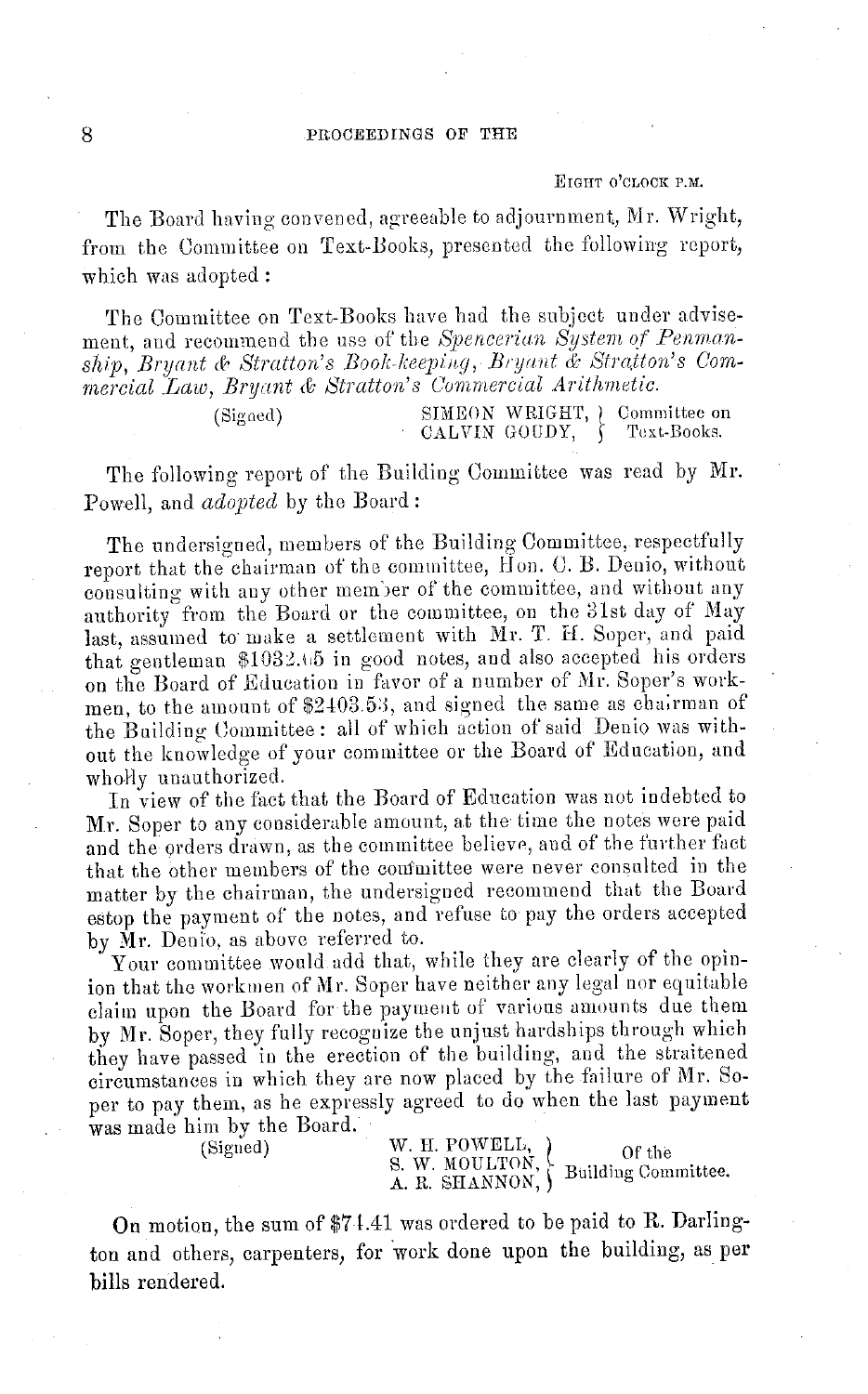On motion, Mr. C. W. Holder, of Bloomington, was unanimously chosen Treasurer of the Board for the next two years.

Dr. Rex, from the special committee appointed to consider the charges against Mr. Moore, presented the following report:

The committee appointed to investigate the charges of Mr. Morgan. and others against Mr. Moore would respectfully report that they have investigated the same by hearing the parties; and while they are unwilling to interfere with the discipline of the school by ordering the removal of the misdemeanor marks against Mr. Morgan and others, they are at the same time clearly of opinion that the treatment of Mr. Morgan by Mr. Moore, and other acts of the latter, in the premises, were much harsher than the circumstances required or justified.

> (Signed) W. H. GREEN,  $)$  Special GEO. P. REX,  $\int$  Committee.

The President announced the following as the Standing Committees for the next two years:

*.Coimmittee on Buildiqgs and Grounds-Geo.* P. Rex, W. H. Powell, T. J. Pickett, C. Goudy, A. R. Shannon.

*Committee on Course of Study--W.* H. Wells, W. H. Green, N. Bateman.

*Conmmittee on Text-Books-S.* Wright, C. Goudy, J. S. Post.

*Committee on Officers and Teachers* - A. R. Shannon, Geo. P. Rex, P. Bass.

*Committee on Rules and Regulations--W.* H. Green, A. R. Shannon, Geo. P. Rex.

*Audititng Committee-W.* H. Powell, T. J. Pickett, S. Wright.

Mr. Wells offered the following resolution, which was adopted by the Board:

*Resolved,* That the chairman of the Building Committee be requested to make a careful examination of all the accounts of this Board from its organization, and make the proper entries in the books of the Board, with authority to employ such assistance as he may deem necessary, and report the result at the next meeting of the Board.

On motion, it was

*Resolved,* That the Board hereby approve the action of their agents, Messrs. Rex and Moulton, in negotiating the bonds lately appropriated by the State, at six per cent. premium, and in disbursing the proceeds of the same, at par, in payment of the debts on the University building.

On motion, the Board adjourned till 9 o'clock A.M.